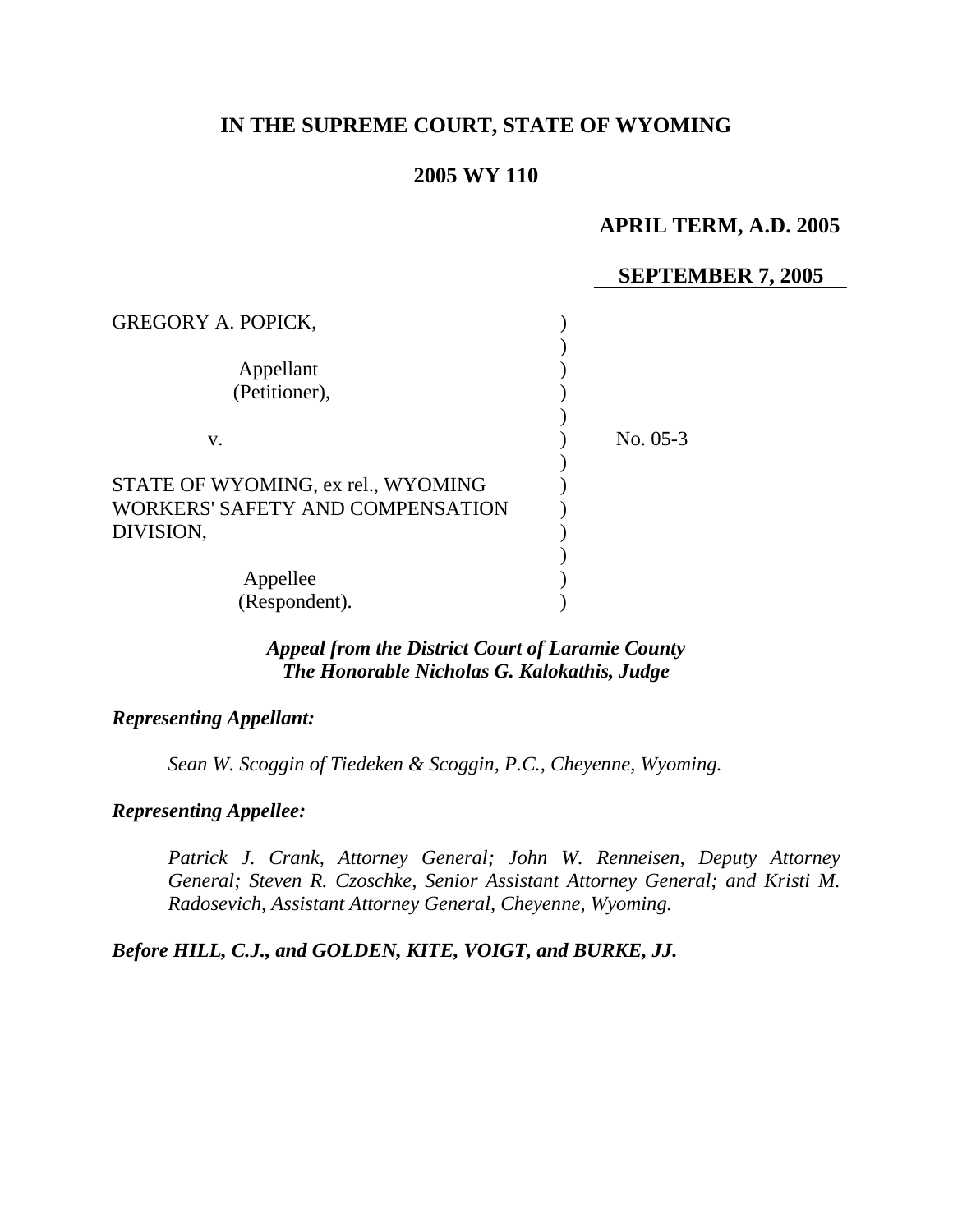## **VOIGT, Justice.**

[¶1] The district court affirmed a hearing examiner's denial of worker's compensation benefits for an asbestosis claim. We dismiss this appeal for lack of subject matter jurisdiction.

#### **ISSUE**

[¶2] We find the dispositive issue to be whether the hearing examiner erred in determining that the appellant did not timely file a claim for benefits.

# **FACTS**

[¶3] The appellant's work history includes numerous jobs in which he was possibly exposed to asbestos, including three brief jobs in Wyoming during 1978. During the mid-1990s, the appellant began experiencing fatigue, shortness of breath and prolonged chest colds. On October 30, 2001, he sought treatment for those symptoms. Imaging studies revealed "bilateral lobular pleural thickening" and "calcification . . . as may be seen with asbestosis." On November 1, 2001, a medical report informed the appellant of the need for a CT scan to confirm the asbestosis diagnosis, and a nurse practitioner, after asking the appellant about exposure to asbestos, told the appellant to "see a lung specialist." The appellant went to a physician less than two weeks later for a radiographic examination. On January 7, 2002, he had a high resolution CT scan done for the purpose of "looking for asbestosis in asbestos exposed person." The findings were "consistent with asbestos exposure."

[¶4] On September 26, 2002, the appellant was seen at the National Jewish Medical Center in Denver, Colorado, where his chief complaint upon arrival was noted to be "self-referred" for "evaluation of possible asbestos-related disease," and his "major goals for this evaluation are to obtain a second opinion regarding his diagnosis." The doctor's notes from that visit indicate "mild abnormalities with a mildly decreased diffusing capacity, likely due to [the appellant's] asbestosis."

[¶5] On January 21, 2003, the appellant filed three separate injury reports with the Wyoming Workers' Safety and Compensation Division (Division), claiming in each that his asbestosis was caused by his employment in Wyoming in 1978. The Division issued three responsive final determination letters denying coverage on the following grounds: (1) the lack of evidence establishing a work-related exposure to asbestos in Wyoming; (2) the failure to file a claim for benefits within one year after receiving a diagnosis or within three years from the date of last exposure; and (3) the failure to report the injuries to his employers and the Division in accordance with Wyo. Stat. Ann. § 27-14-502 (LexisNexis 2005), resulting in a presumption of claim denial.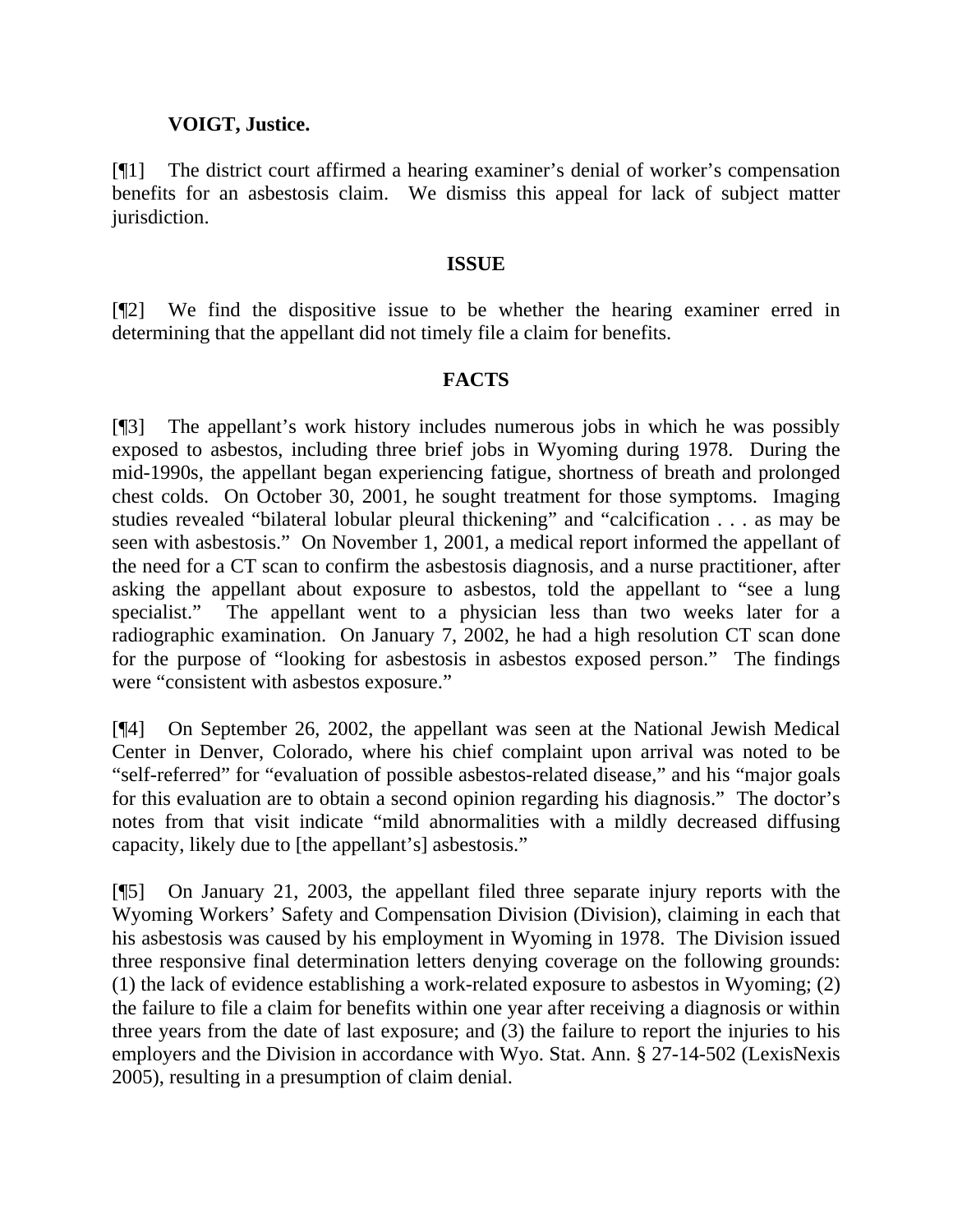[¶6] The appellant objected to the final determinations and requested a hearing. That hearing was held on February 18, 2004. Both parties submitted evidence. On March 11, 2004, the hearing examiner entered an Order Denying Benefits containing the following paragraphs:

> 6. In the present case, [the appellant] certainly did not file his report of injury until well after three years from his final work-related exposure to asbestos. However, this Office finds [the appellant] may still receive benefits if he filed a claim within one year of diagnosis of asbestosis. This Office finds [the appellant] was diagnosed as suffering from work-related asbestos exposure on November 1, 2001 when he was informed of the need for a CT scan to confirm the asbestosis diagnosis. Certainly, by the time the January 7, 2002 CT scan was performed, a reasonable person would have understood the nature of the injury and the relation to his prior employment. [The appellant] did not file his report of injury until January 21, 2003, more than a year after a reasonable person would have known of the injury. Thus, this Office finds [the appellant] is barred by the one year statute of limitations contained in Wyo. Stat. Ann. § 27-14- 503 (Lexis[Nexis] 2003).

> 7. Even if this Office found [the appellant] was not properly diagnosed until after the September 2002 examination, [the appellant] still has failed to file a claim for benefits within a year of the September 2002 diagnosis. As of February 18, 2004, [the appellant] had never filed a claim for benefits with the Division. Wyo. Stat. Ann. § 27-14- 503(a) (Lexis[Nexis] 2003) specifically notes, "The injury report is not a claim for benefits" as it relates to the one-year statute of limitations on benefits. [The appellant] did file his report of injury, but never filed a claim for benefits. Therefore, any claim by [the appellant] is still barred by the one-year statute of limitations contained in Wyo. Stat. Ann. § 27-14-503 (Lexis[Nexis] 2003).

[¶7] On March 31, 2004, the appellant filed a petition in the district court seeking judicial review of the denial of his worker's compensation claims. The petition alleged that the hearing examiner had acted arbitrarily and capriciously, had abused his discretion, and had not acted in accordance with law, and further alleged that the Order Denying Benefits was not supported by substantial evidence. In his district court brief, the appellant treated the matter as solely an evidentiary question, and made no argument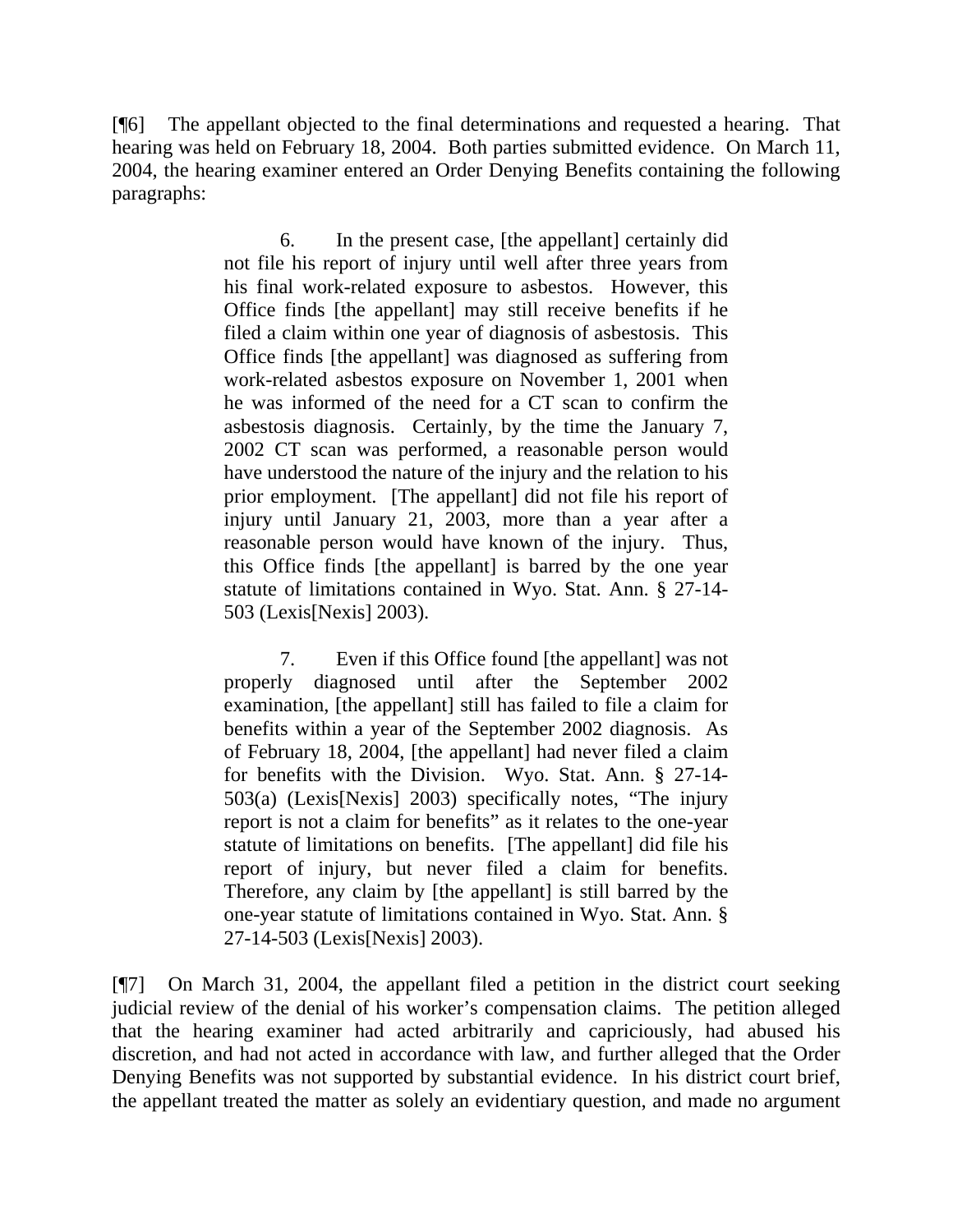concerning the hearing examiner's conclusion in regard to the statute of limitations. The State, to the contrary, focused upon the latter issue and urged the district court to affirm the hearing examiner "[on that] basis alone."

[¶8] The district court reviewed the record and read the briefs of the parties and, without holding a hearing, entered an Order Affirming Denial of Benefits. The district court first addressed the evidentiary issue—whether the appellant had proven by a preponderance of the evidence that he suffered work related injuries while employed in Wyoming—and found against the appellant. The district court concluded that the appellant's testimony was vague and inadequate, and that it was incongruent with the documentary evidence. Next, the district court held that the statute of limitations had run in regard to the timely filing of a worker's compensation claim. On November 10, 2004, the district court entered its Order Affirming Denial of Benefits. This appeal followed.

### **STANDARD OF REVIEW**

[¶9] Our standard for the review of a contested case determination is well known and will not be repeated herein. *See Newman v. State ex rel. Wyoming Workers' Safety and Compensation Div.,* 2002 WY 91, ¶¶ 7-26, 49 P.3d 163, 166-73 (Wyo. 2002).

# **APPLICABLE STATUTES**

[¶10] Wyoming's statutory scheme requires both that an injured worker report the injury to his or her employer and the state, and file a claim for benefits with the state. Wyo. Stat. Ann. §§ 27-14-502 and 27-14-503 (LexisNexis 2005). Both requirements are subject to time limitations. As to the second requirement—that of filing a claim for benefits—we have held that, in cases involving a latent disease such as asbestosis, the law in effect at the time the claimant becomes aware of his condition is the law that must be applied in determining statute of limitations issues. *Wyoming Refining Co. v. Bottjen,*  695 P.2d 647, 648-49 (Wyo. 1985). In the instant case, the law in effect at the time the appellant became aware of his condition provided, in relevant part, as follows:

> The right of compensation for an injury which occurs over a substantial period of time is barred unless a claim for benefits is filed within one (1) year after a diagnosis of injury is first communicated to the employee, or within three (3) years from the date of last injurious workplace exposure to the condition causing the injury, whichever occurs last . . ..

Wyo. Stat. Ann. § 27-14-503(b) (LexisNexis 2001).